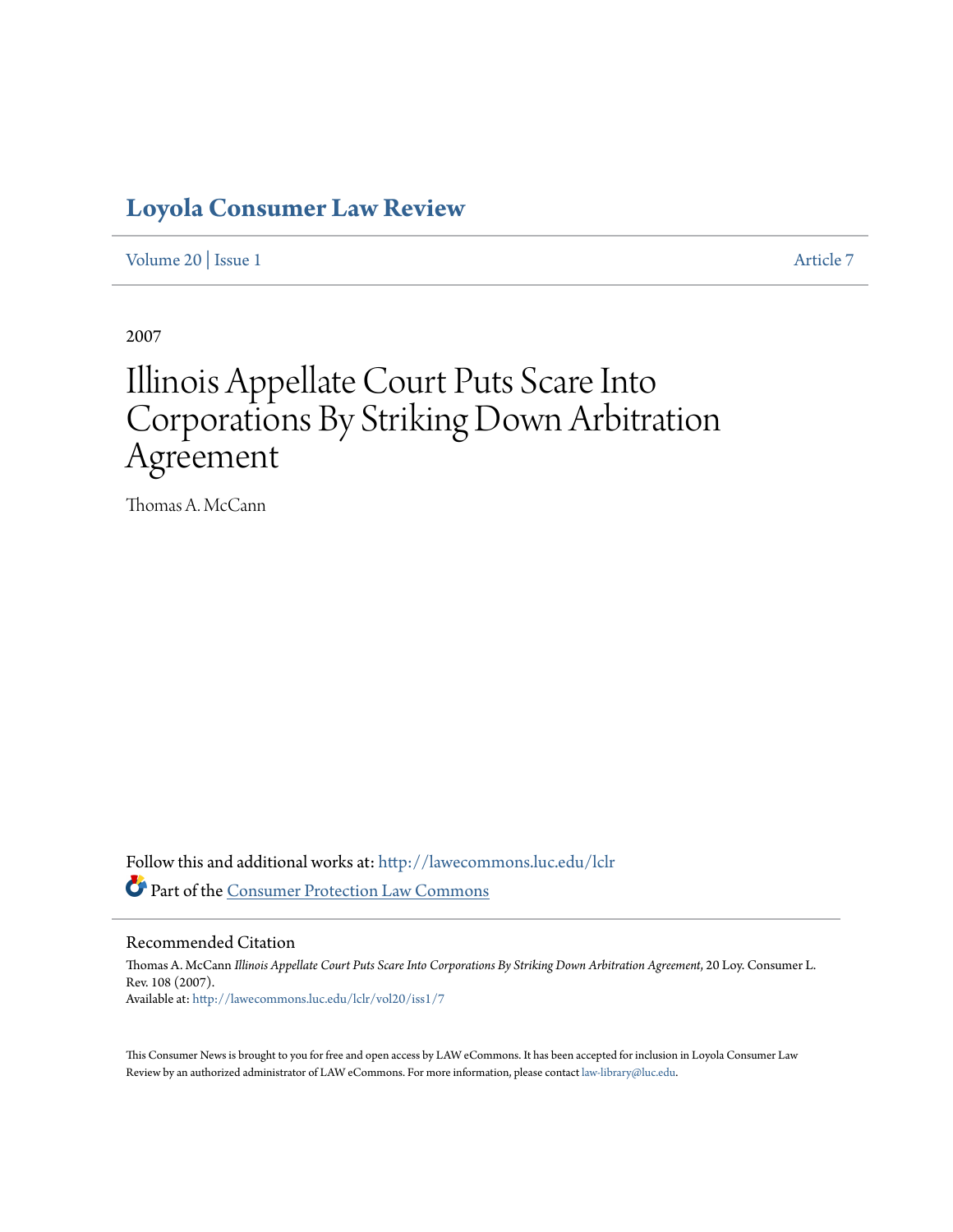## **Illinois Appellate Court Puts Scare Into Corporations By Striking Down Arbitration Agreement**

The Illinois 5<sup>th</sup> District Appellate Court set a high bar for major businesses and bestowed increased protection on Illinois consumers this summer when it ruled that a satellite broadcasting company could not enforce the mandatory arbitration provision of its standard customer service agreement because the agreement was procedurally unconscionable. $48$ 

DirecTV is a national satellite television provider that works through hundreds of independent retailers around the country to sign up customers for its satellite service.<sup>49</sup> A potential customer usually first purchases the necessary television equipment from the independent retailer; then the customer calls DirecTV personally to sign up for one of the company's satellite packages.<sup>50</sup> DirecTV typically then waits until after service is activated to mail the customer for the first time a copy of the parties' proposed written contract, called the "Customer Agreement." The company typically sends the contract in the same envelope as the first bill.<sup> $\dot{ }$ </sup>

In November **1999,** Charlotte Bess purchased the necessary equipment and signed up for a DirecTV service plan. Thereafter, she received a copy of DirecTV's October **1999** Customer Service Agreement, which specified that if the customer does not accept the terms of the agreement, she must notify DirecTV immediately to cancel her service. **If** she does not do this and continues to receive the service, the Customer Agreement states she accepts the terms of the contract.<sup>52</sup> Among it terms, the contract stated that the customer incurs a "deactivation fee" if and when she cancels her service. The contract did not contain a provision, however, concerning any **refund**

 $52$  *Id.* at  $*1$ .

<sup>48</sup>Bess v. DirecTV, Inc., **2007** WL **2013613 (Il1.** App. 5 Dist. **2007).**

*<sup>49</sup> Id.* at **\* 1.**

*<sup>50</sup> id.*

*<sup>51</sup>id.*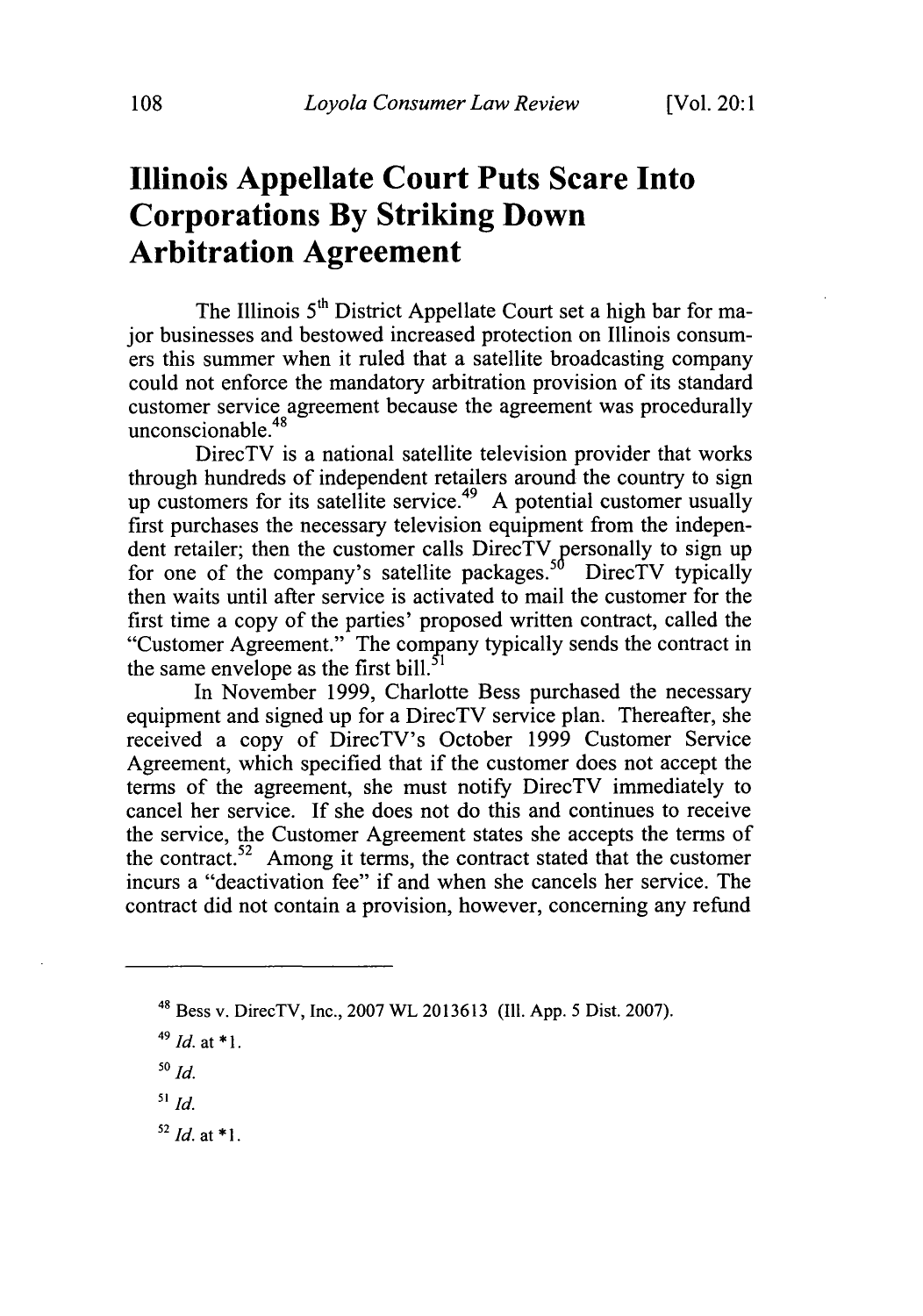for the already purchased television equipment.<sup>53</sup> Also, the contract stated that Bess would receive a bill from DirecTV once every 30 days, and if DirecTV did not receive payment in full before issuing its next statement, it would charge Bess a \$5 administrative late fee.

Bess eventually sued DirecTV over this provision, arguing that the \$5 administrative late fee was improper because the company's true cost for the inconvenience of a late-paying customer amounted to far less than  $$5<sup>55</sup>$  Bess argued that the fee violates both Illinois common law regarding liquidated damages and the Illinois Consumer Fraud and Deceptive Business Practices Act.<sup>56</sup>

However, Bess' contract with DirecTV also contained an arbitration agreement, whereby Bess waived her right to a jury trial.<sup>57</sup> The contract first included an informal dispute resolution clause, under which Bess must first notify DirecTV of her claim at least 60 days before starting any formal proceeding.<sup>58</sup> The contract also included a formal dispute resolution clause, under which both parties agreed that any legal claim "will be resolved only by binding arbitration."<sup>59</sup> The contract stated that Bess would pay a fee of \$125 if she initiated the arbitration and would pay certain other fees related to the arbitration.<sup>60</sup> The contract declared in bold print: "ARBITRATION **MEANS YOU WAIVE YOUR RIGHT TO A JURY TRIAL. <sup>61</sup>**

DirecTV notified Bess in December 2000 that it intended to enforce the contract's provisions and then filed a motion in court to compel arbitration and stay Bess' action so the arbitration could move forward.<sup>62</sup> However, the trial court declined DirecTV's motion, finding that the arbitration clause was both procedurally and

- **3** *Bess,* **2007** WL **2013613** at **\*1.**
- *14 Id.* at **\* 1.**
- $^{55}$ *Id*  $*2$ .
- **<sup>56</sup>***See* 815 ILCS 505/1 et seq.
- *<sup>17</sup>Bess,* 2007 WL 2013613 at \*1.
- **58** *Id.*
- **59** *id.*
- **60** *id.*
- **61** *id.*
- **62** *Bess,* 2007 WL 2013613 at \*2.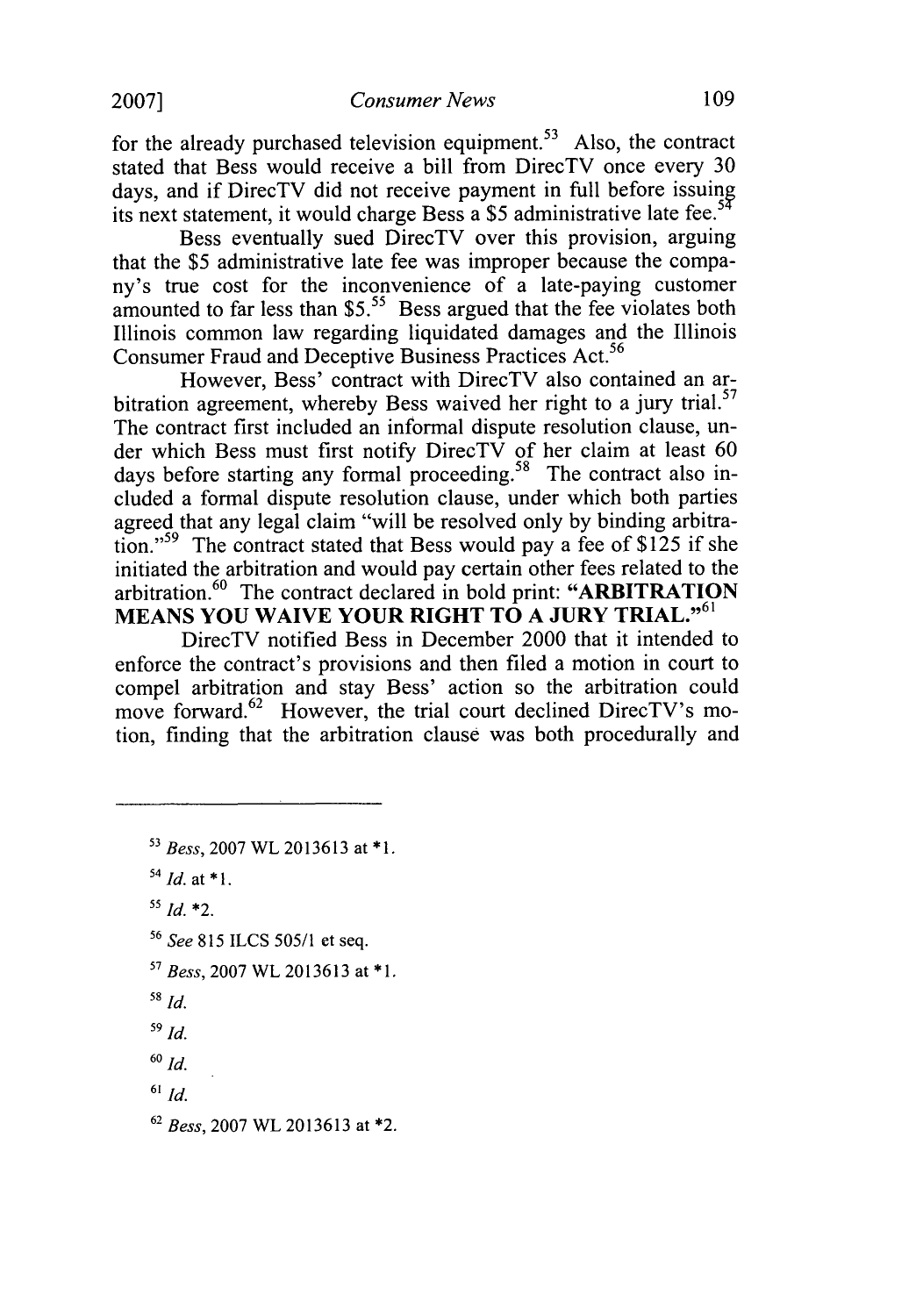substantively unconscionable.<sup>83</sup> A three-justice panel of the Appellate Court of Illinois for the **5th** District affirmed the trial court in a 2- 1 decision.

The court first affirmed the fundamental importance of enforcing valid arbitration agreements, but asserted that a party can be forced into arbitration "only if he or she has in fact entered into a valid, enforceable contract waiving his or her right to a judicial forum."<sup>64</sup> The court here was most concerned with whether the Customer Agreement was procedurally unconscionable, i.e. whether it was "so difficult to find, read, or understand that the plaintiff cannot fairly be said to have been aware he was agreeing to it" and whether there is "disparity of bargaining power between the drafter.., and the party claiming unconscionability." $\frac{65}{100}$  The court said it must analyze procedural unconscionability by looking at the totality of the circumstances.<sup>66</sup>

The court noted that the DirecTV arbitration provision was printed on a 10-paneled, fold-up pamphlet in about an eight-point font, with each panel containing more than 700 words. $67$  The court also noted the disparate bargaining position between DirecTV and Bess and that DirecTV issued the provision to Bess on a take-it-orleave-it basis.<sup>68</sup> However, the court said all these facts were relevant. but more was required for a finding of procedural unconscionability—there must be "some impropriety during the process of forming the contract depriving a party of a meaningful choice." $69$ 

The court found such impropriety in the fact that Bess never saw the contract before she signed up for the DirecTV satellite service, and that if she cancelled the contract she would be charged a "deactivation fee" and be on the hook for her already-purchased satellite equipment.<sup>70</sup> The court applied an Illinois Supreme Court de-

**63** *Id.*

- **<sup>66</sup>***Id.* at \*4.
- **<sup>67</sup>***Bess,* 2007 WL 2013613 at **\*5.**
- **<sup>68</sup>***id.*
- **<sup>69</sup>***Id.* at \*6.
- **<sup>70</sup>***Id.* at **\*7.**

**<sup>64</sup>***Id.* at **\*3.**

*<sup>65</sup>Id.* at **\*5.**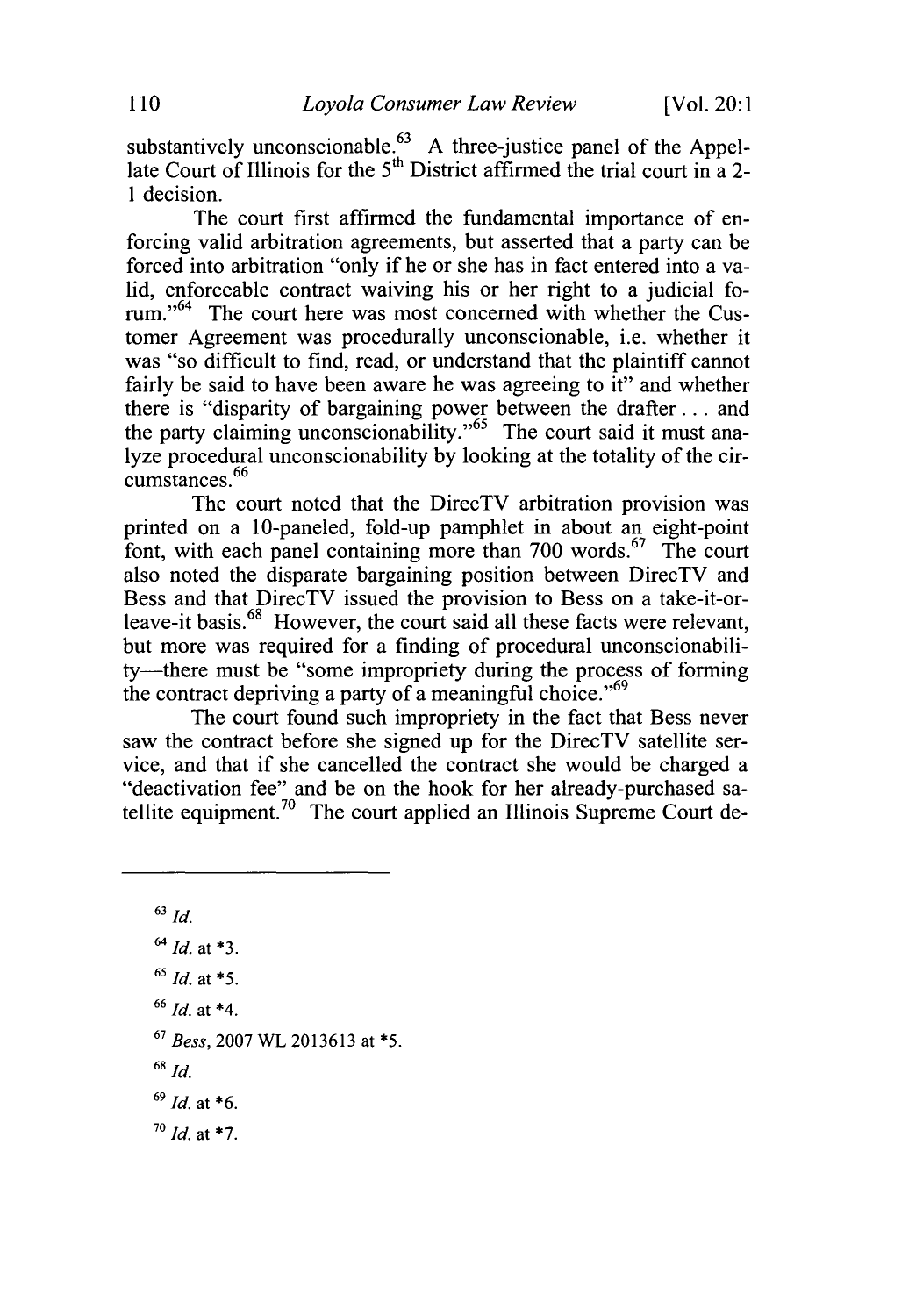cision, *Razor v. Hyundai Motor America 71,* to the case. In *Razor,* the Supreme Court held that a consequential damages provision in a preprinted limited warranty form was unenforceable because it was not conveyed to the consumer at or before the time of the purchase.<sup>72</sup> The appellate court extended this line of reasoning to preprinted customer agreements like the one Bess entered into with DirecTV. Citing *Razor,* the court said "it simply does not matter how large the type was or how clearly.., expressed if the consumer did not have the opportunity to *see* the language before entering into the contract. $1773$  The court said that Bess never saw the arbitration clause before entering into her contract, and there was no way for her to have seen the provision until she received her first bill.<sup>74</sup> Moreover, the court said that by making Bess buy her equipment first, DirecTV "required Bess to contract to receive its service and substantially change<br>her economic position *before* she was provided with her economic position *before* she was provided with the. .. [algreement... [t]herefore, Bess was deprived of a meaningful choice."

The appellate court found that the procedural unconscionability of Bess' contract rose to such a level that it invalidated the arbitration provision, thereby allowing Bess to proceed with her action in court.<sup>76</sup> The appellate court declined to determine whether the contract also was substantively unconscionable because it was unnecessary to the outcome of the case.<sup>77</sup>

However, one justice on the court forcefully dissented. Justice James K. Donovan agreed that Bess' customer agreement was "unconscionable to a certain extent," but argued that this **by** itself could not render the entire arbitration provision unenforceable.

Justice Donovan cited an Illinois Supreme Court case, *Kinkel v. Cingular Wireless, LLC,* that reviewed a cell phone service agreement similar to the DirecTV contract, and found that even though the

**76** *Id.*

 $177$ *Id.* at  $*8$ .

**<sup>71</sup>**Razor v. Hyundai Motor America, 222 Il1.2d 75 (2006).

**<sup>72</sup>***Id.* at 102-03.

*<sup>&</sup>quot; Bess,* 2007 WL 2013613 at \*6.

<sup>74</sup>*Id.*

 $^{75}$  *Id.* at \*7.

**<sup>78</sup>***Bess,* 2007 WL 2013613 at \*8 (Donovan, J., dissenting).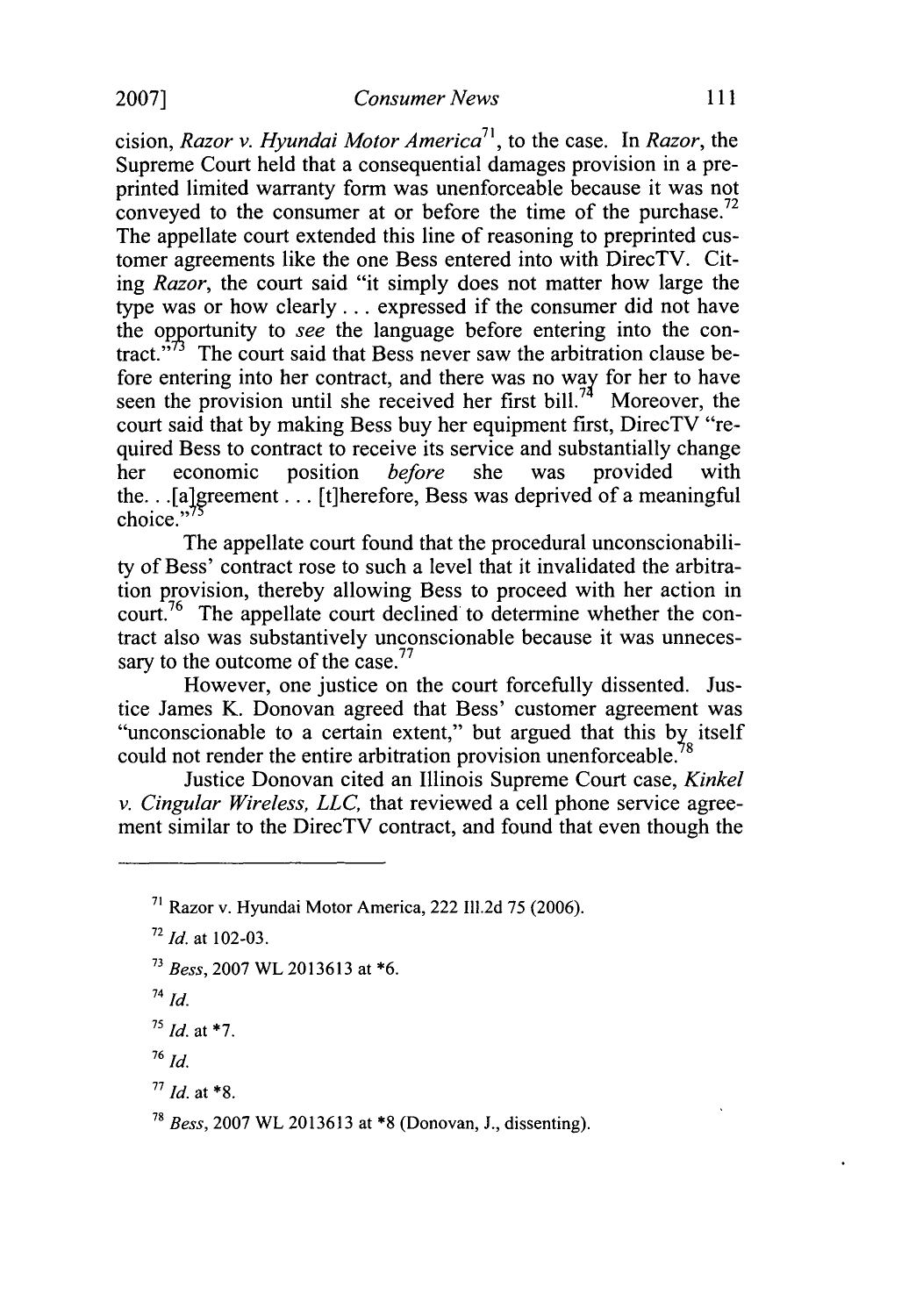contract did not inform the consumer of the costs of the arbitration process or that she would be required to pay some of the costs, this procedural unconscionability did not **by** itself render a class action waiver in the agreement unenforceable.<sup> $79$ </sup> The court in that case said that such form contracts:

are a fact of modem life. Consumers routinely sign such agreements to obtain credit cards, rental cars, land and cellular telephone service, home furnishings and appliances, loans, and other products and services. It cannot reasonably be said that all such contracts are so procedurally unconscionable as to be unenforceable. $80$ 

Justice Donovan said *Kinkel* should hold sway and reasoned that the *Razor* case was distinguishable, because a limited warranty like the one in *Razor* is entirely different from the standard customer service agreement at issue in the case at bar. $81$  He argued the strong public policy favoring arbitration agreements, unlike limited warranties. He also emphasized how customary such customer contracts are these days, and how typical it is to send the agreement after purchase is made or inside the product box, where the customer accepts or rejects to contract after purchase.<sup>82</sup>

Further, Justice Donovan cited case law from the 7<sup>th</sup> Circuit which argued that consumers as a whole are better off "when vendors skip costly and ineffectual steps such as telephonic recitation, and use instead a simple approve-or-return device. Competent adults are bound by such agreements, read or unread."<sup>83</sup>

Justice Donovan found that the deactivation fee in Bess' contract was somewhat procedurally unconscionable, but that such provisions are increasingly commonplace.<sup>84</sup> Also, he found no direct evidence that Bess would not get a refund for her purchased equip-

**<sup>82</sup>**Id. at **\*9.**

**<sup>79</sup>***Id.* at \*8 (citing Kinkel v. Cingular Wireless, LLC, 223 Il.2d 1, 27 (2006)).

**<sup>80</sup>***Kinkel,* 223 Il1.2d at 26.

<sup>&</sup>lt;sup>81</sup> Bess, 2007 WL 2013613 at \*8.

**<sup>83</sup>**Id. at \*8 (citing Hill v. Gateway 2000, Inc., 105 F.3d 1147, 1149 **(7th** Cir. 1997).

**<sup>84</sup>***Bess,* 2007 WL 2013613 at **\*9.**